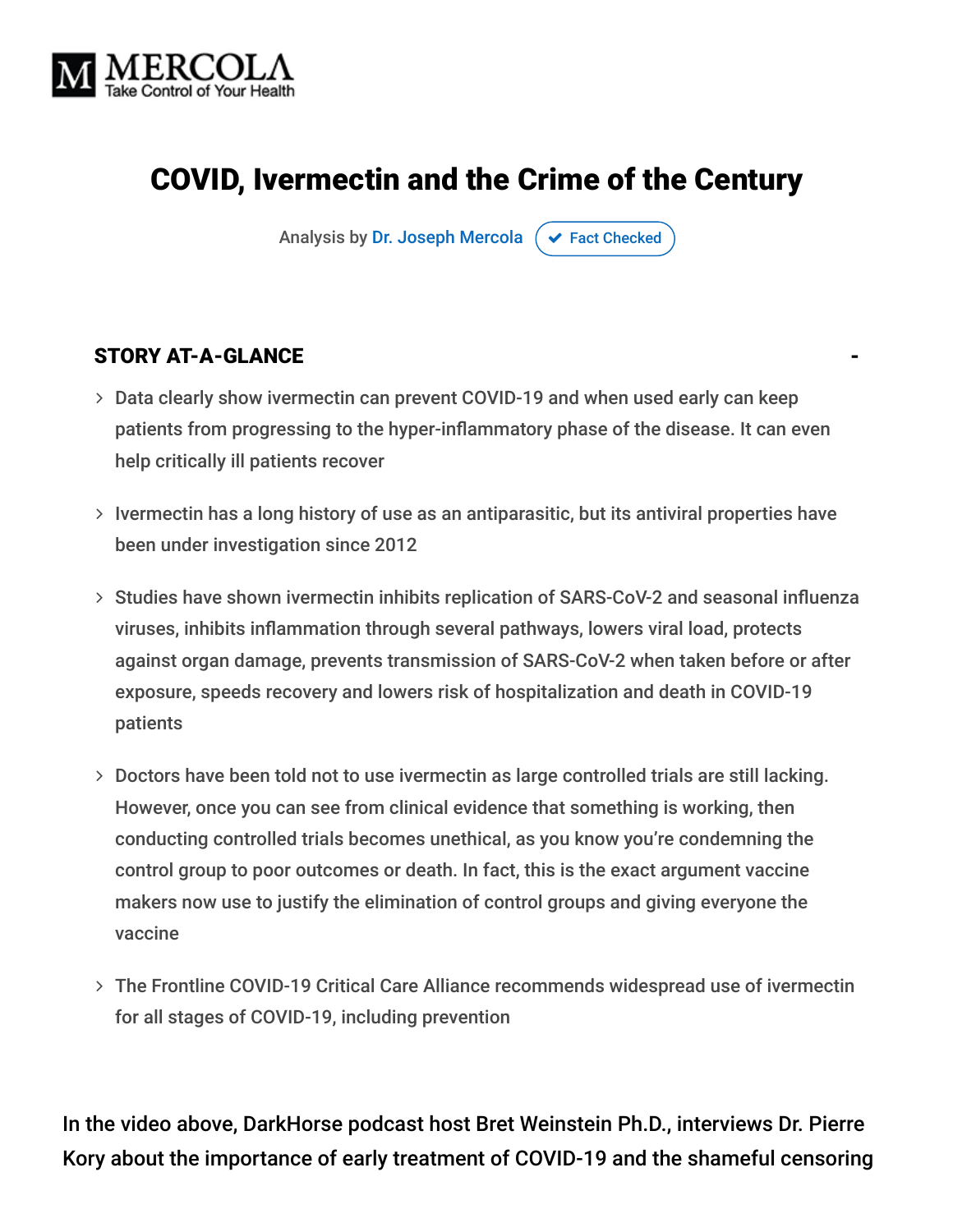of information about ivermectin, which has been shown to be very useful against this infection.

It's no small irony then that YouTube deleted this interview, which is why I embedded a Bitchute version. How this interview could possibly be labeled as misinformation is a mystery, considering all they do is discuss published research. Not to mention, they're both credentialed medical science experts.

Kory, a lung and ICU specialist and former professor of medicine at St. Luke's Aurora Medical Center in Milwaukee, Wisconsin, is the president and chief medical officer<sup>1</sup> of the Frontline COVID-19 Critical Care Alliance (FLCCC). Another founding member of FLCCC is Dr. Paul Marik<sup>2</sup> who, as noted by Kory, is the most-published intensive care specialist who is still practicing medicine and seeing patients.

Marik, known for having created an effective **[sepsis treatment protocol](https://articles.mercola.com/sites/articles/archive/2017/04/05/vitamin-c-b1-hydrocortisone-reduce-sepsis-mortality.aspx)**, was asked by a group of peers early on in the pandemic to help create a treatment protocol for COVID-19. The resulting collaboration led to the creation of the FLCCC. Each of the five founding members has treated critical illnesses for decades and, as Weinstein says, they are "unimpeachable. You couldn't ask for better credentials. You couldn't ask for a better publication record."

Yet, despite stellar credentials and being on the frontlines treating hundreds of COVID-19 patients, they have been dismissed as "kooks on the fringe, making wild-eyed claims," Weinstein says. How can that be? Initially, the FLCCC insisted, based on the evidence, that COVID-19 was a corticosteroid-dependent disease and that corticosteroids were a crucial part of effective treatment.

*"I was actually invited to give Senate testimony back in May [2020] where I testified that it was critical to use corticosteroids; that lives are being lost [because we weren't using it],"* Kory says.

*"As you might know, I got killed for that. We got killed for that. We were totally criticized for not having an evidence-base. [Yet] our reading of the evidence was that you had to use it. So that basically that's how we came together, and that was the first components of our protocol."*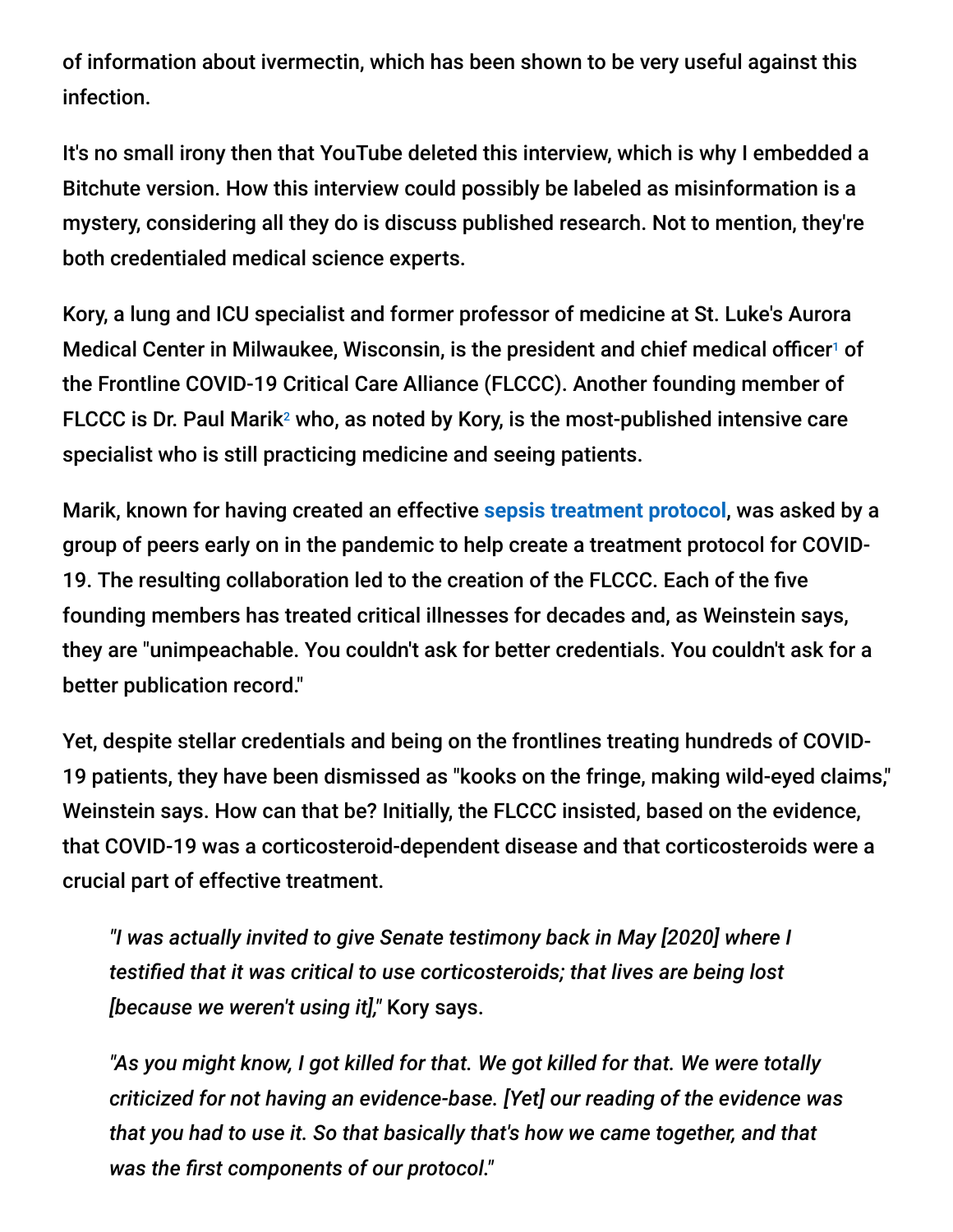### Ivermectin Suitable for All Treatment Stages

The FLCCC's COVID-19 protocol was initially dubbed **[MATH+](https://articles.mercola.com/sites/articles/archive/2020/05/29/dr-paul-marik-critical-care.aspx)** (an acronym based on the key components of the treatment), but after several tweaks and updates, the prophylaxis and early outpatient treatment protocol is now known as I-MASK+<sup>3</sup> while the hospital treatment has been renamed I-MATH+,<sup>4</sup> due to the addition of ivermectin.

The two protocols  $-$  I-MASK+ $^5$  and I-MATH+ $^6$   $-$  are available for download on the FLCCC Alliance website in multiple languages. The clinical and scientific rationale for the I-MATH+ hospital protocol has also been peer-reviewed and was published in the Journal of Intensive Care Medicine<sup>7</sup> in mid-December 2020.

Since those early days, the FLCCC has been vindicated and corticosteroids, as well as blood thinners, are now part of the standard of care for COVID-19 in many places. The same cannot be said for the remainder of the protocols, however, including the use of ivermectin, which continues to be suppressed, despite robust clinical evidence supporting its use in all phases of COVID-19. $8,9$  As noted by the FLCCC: $10$ 

*"The data shows the ability of the drug Ivermectin to prevent COVID-19, to keep those with early symptoms from progressing to the hyper-inflammatory phase of the disease, and even to help critically ill patients recover.*

*… numerous clinical studies — including peer-reviewed randomized controlled trials — showed large magnitude benefits of Ivermectin in prophylaxis, early treatment and also in late-stage disease. Taken together … dozens of clinical trials that have now emerged from around the world are substantial enough to reliably assess clinical efficacy."*

Kory has testified to the **[benefits of ivermectin](https://articles.mercola.com/sites/articles/archive/2021/05/05/human-prescription-ivermectin.aspx)** before a number of COVID-19 panels, including the Senate Committee on Homeland Security and Governmental Affairs in December 2020<sup>11</sup> and the National Institutes of Health COVID-19 Treatment Guidelines Panel in January 2021.<sup>12</sup>

# A Disease of Phases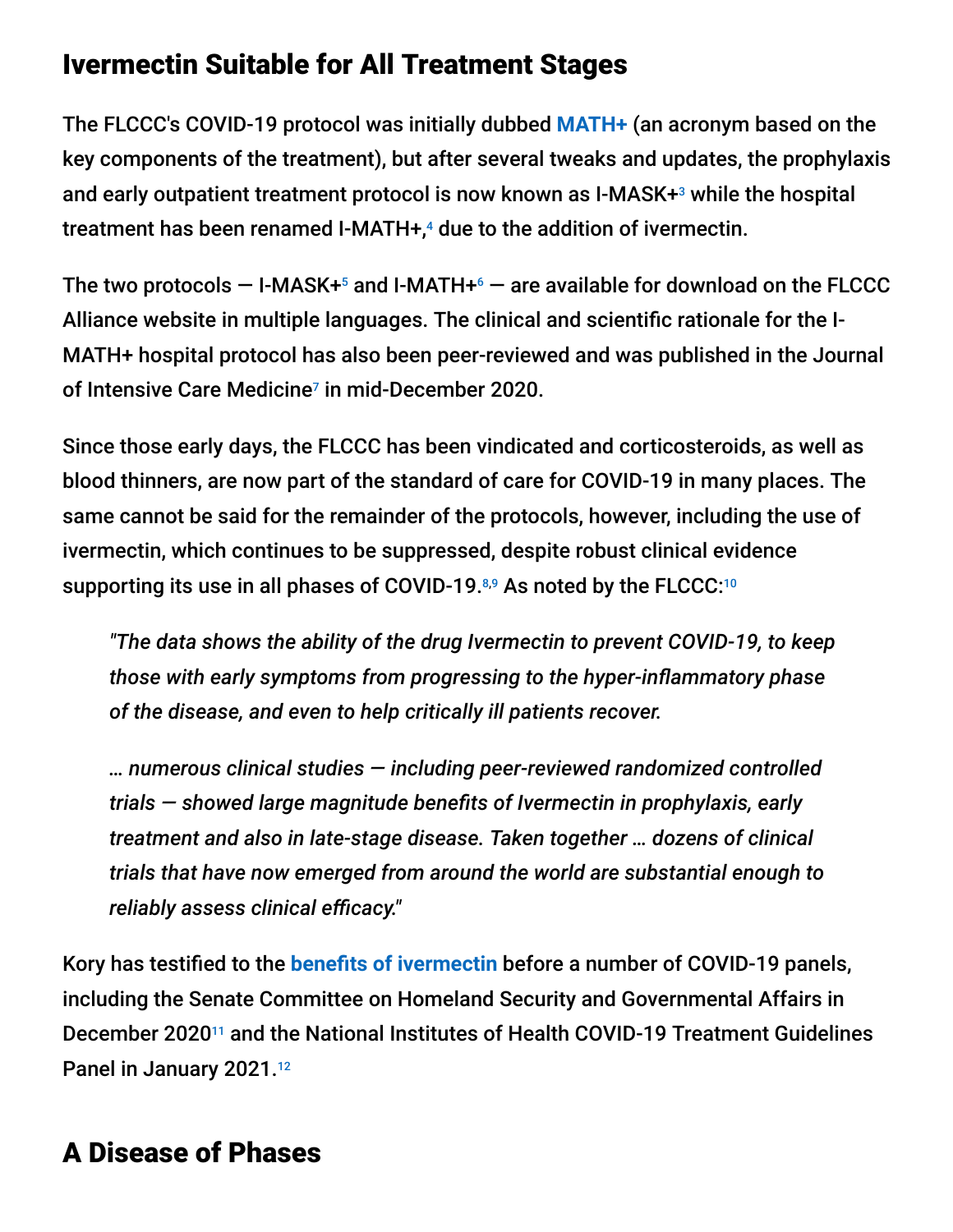As noted by Kory, they rather quickly realized that COVID-19 was a disease with very specific phases, and that successful treatment depended on the phase the patient was currently in. It starts out as a general viral syndrome, much like a cold or flu. Most patients recover without incidence. However, in a subset of patients, things take a turn for the worse after Day 5. Their oxygen level starts dropping and lung inflammation sets in.

*"We now know that it's a cell called a macrophage that gets activated and attacks the lungs,"* Kory explains. *"So, you have this sort of immune response that is attacking the lungs and the lungs start to fail … So, it's predominantly a severe lung disease …*

*We knew relatively early on that by the time they get to the ICU … there's not a lot of viral replication on going on. In fact, you can't culture a virus after about Day 7 or 8. So, it's actually a disease of inflammation, not viral invasion …*

*So, you didn't have to go after the virus at that point, you had to actually check the inflammation … What we think triggers [the] inflammation is actually the viral debris. It's the RNA that triggers this massive response. It's not the virus. It's actually the debris of the dead virus that does it."*

Kory notes that after having treated the first handful of patients, he realized that anticoagulants, blood thinners, were needed, as there was abnormal **[blood clotting](https://articles.mercola.com/sites/articles/archive/2021/05/28/how-covid-vaccines-can-cause-blood-clots.aspx)** going on in all of them. Yet for some reason the medical community was, again, told not to do it because there were no clinical trials supporting the use of anticoagulants for a viral illness.

*"It was bizarre,"* Kory says. *"They were like, you can't observe, you can't make clinical reasoning, you can't deduce, you need a trial before you do [anything] … Everyone talks about evidence-based. I'm like, what about experience-based medicine? I've been doing this for 30 years. Why can't I do what my experience tells me to do? …*

*You couldn't actually doctor. I felt like I was being handcuffed. I I've never seen that in my life before … I have the sense that doctors have been forcibly*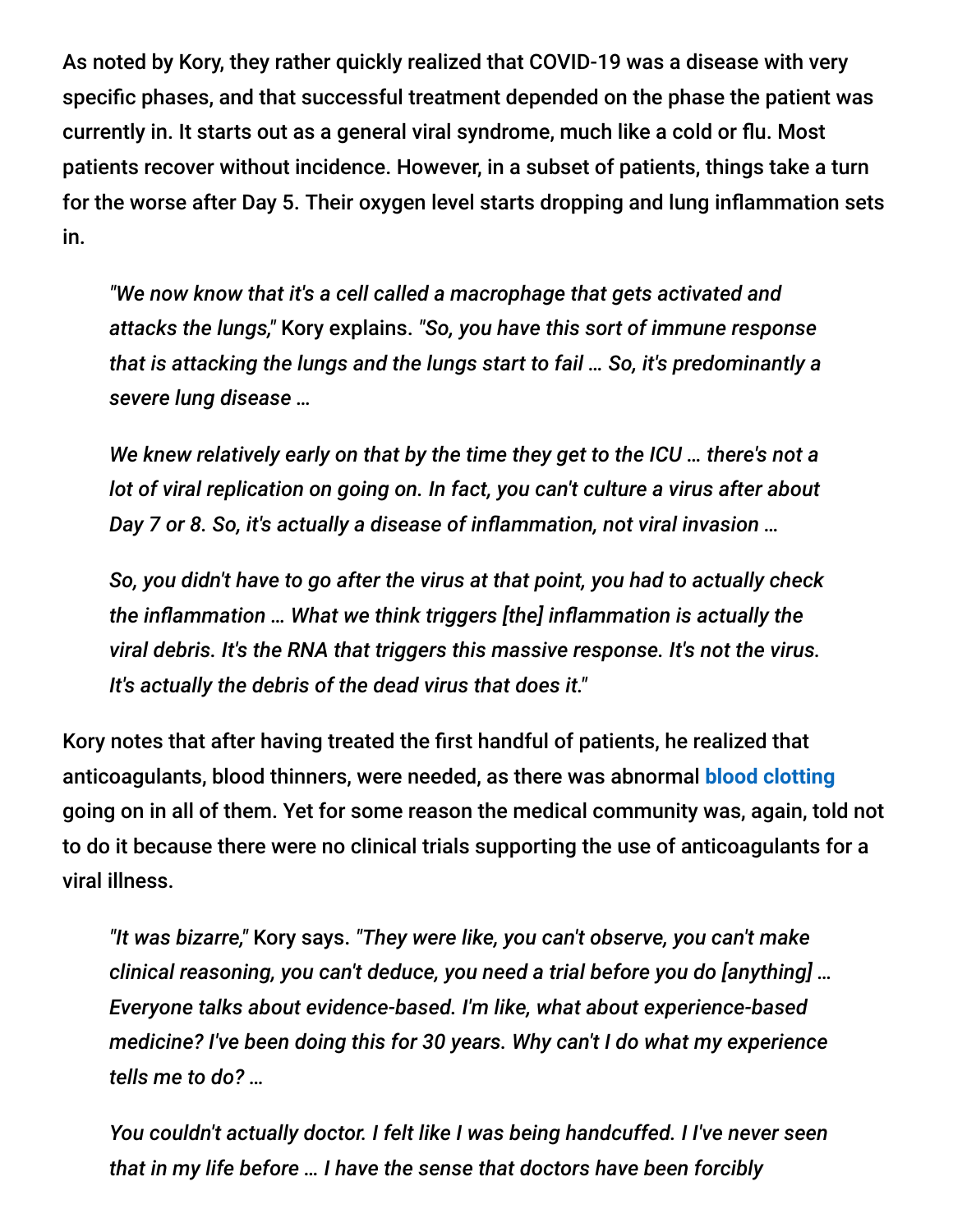*demoted from the position of scientific clinician to technician …*

*I've never been asked before to get advice from … desk jockeys. I mean, they're not on the front lines … I've never been asked to do that before. I've always been asked to use the best extent of my experience and judgment and insight to best help the patient. That's the oath I took …*

*Instead we're in this situation where if we open our mouth and say the wrong word, suddenly there are warnings appended to what we've said. It's insane. It's limiting discussion, limiting choices, limiting approaches."*

## Overwhelming Evidence for Ivermectin

Kory spends a significant portion of the 2 1/2-hour interview reviewing the evidence for using ivermectin. This drug has a long history of use as an antiparasitic. It's been credited with virtually eradicating onchocerciasis (river blindness), a condition caused by a parasitic worm. The drug was originally made from a soil organism found in Japan. However, as early as 2012, researchers started looking at ivermectin's antiviral properties.

In April 2020, an Australian group showed ivermectin eradicated all viruses studied in as little as 48 hours, at least in the petri dish. Due to the state of emergency the world was in, some countries, including Peru, decided to recommend ivermectin to their population. It was well-known that the medication was safe, so the risk of doing so was very low.

As was the trend, Peruvian officials were roundly criticized for using an "unproven" remedy, and shortly thereafter, they removed it from the national guidelines. Some states continued to give it out, however, and according to Kory, each ivermectin campaign resulted in a precipitous decline in cases and deaths.

# **<sup>66</sup>** Literally, people are dying because they don't know **about this medicine. Providers are being told not to**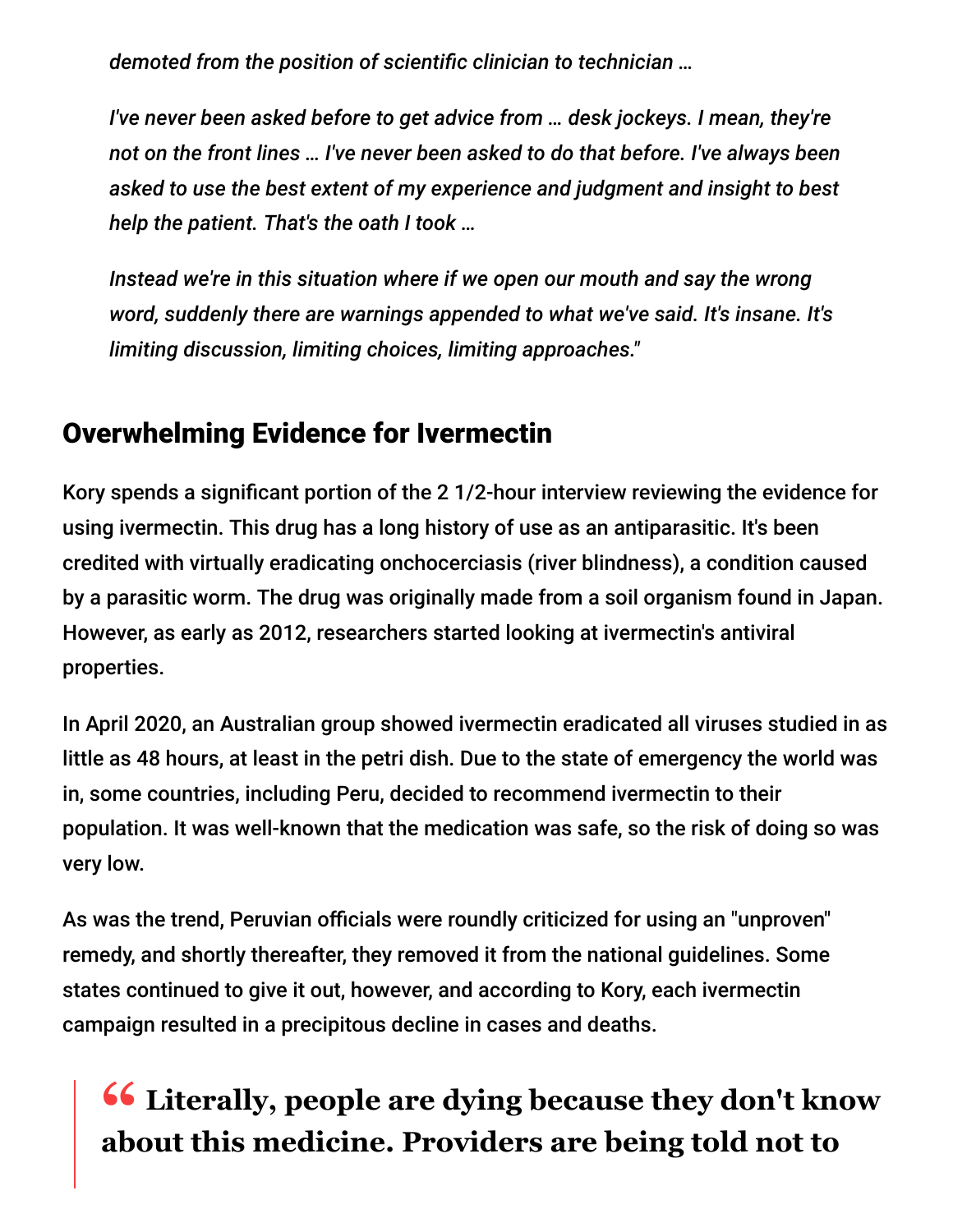# **use the medicine … And I've never studied a medicine which has more evidence than this. ~ Dr. Pierre** Kory<sup>22</sup>

Marik was the first in the group to really take notice of the remarkable consistency in the studies using ivermectin. Kory dove into the research right behind him, and came to the conclusion that there indeed was something special about this drug. The populationbased evidence was also very strong.

With regard to calls for randomized controlled trials, Kory points out that once you can see from clinical evidence that something really is working, then conducting controlled trials becomes more or less unethical, as you know you're condemning the control group to poor outcomes or death. In fact, this is the exact same argument **[vaccine makers](https://articles.mercola.com/sites/articles/archive/2021/04/20/coronavirus-vaccine-safety-studies.aspx)** now use to justify the elimination of control groups by giving everyone the vaccine.

*"When I posted our preprint November 13 [2020], I literally thought the pandemic was over,"* Kory says. *"We showed the basic science level. We showed multiple clinical trials. We showed the epidemiologic effects.*

*Everything was there to show that this is an intervention on the par of vaccines that could literally extinguish the pandemic, and quickly. I thought at the beginning that it was as simple as putting the evidence out there … and what happened? Crickets! Nothing happened …*

*I cannot believe that this is occurring. Literally, people are dying because they don't know about this medicine. Providers are being told not to use the medicine … And I've never studied a medicine which has more evidence than this …*

*You have dozens of randomized controlled trials conducted by interested and committed clinicians from oftentimes low and middle income countries around the world. And there's no conflicts of interest. None of them is going to make a million dollars by finding out that ivermectin works in COVID. None of them have a conflict of interest."*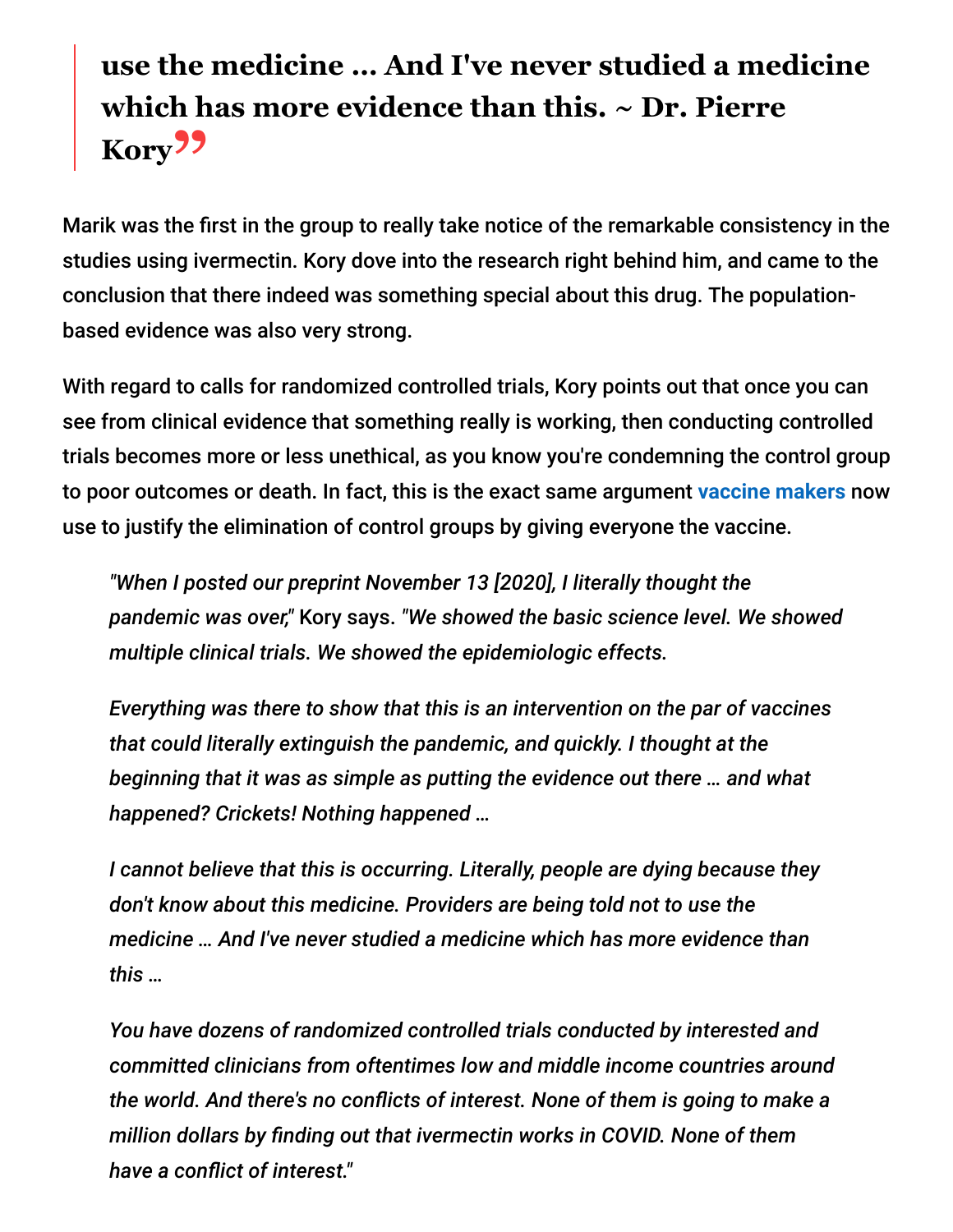For example, studies have shown ivermectin: 13

• Inhibits replication of many viruses, including SARS-CoV-2 and seasonal influenza viruses — In "**[COVID-19: Antiparasitic Offers Treatment Hope](https://articles.mercola.com/sites/articles/archive/2020/06/12/antiparasitic-medication-offers-hope-for-covid-19.aspx)**," I review data showing a single dose of ivermectin killed 99.8% of SARS-CoV-2 in 48 hours.

An observational study<sup>14</sup> from Bangladesh, which looked at ivermectin as a preexposure prophylaxis for COVID-19 among health care workers, found only four of the 58 volunteers who took 12 mg of ivermectin once per month for four months developed mild COVID-19 symptoms between May and August 2020, compared to 44 of the 60 health care workers who had declined the medication

- Inhibits inflammation through several pathways
- Lowers viral load
- Protects against organ damage
- Prevents transmission of SARS-CoV-2 when taken before or after exposure; speeds recovery and lowers risk of hospitalization and **[death](https://articles.mercola.com/sites/articles/archive/2021/05/27/mass-vaccination-triggers-spike-covid-19-cases.aspx)** in COVID-19 patients — The average reduction in mortality, based on 18 trials, is 75%.<sup>15</sup> A WHO-sponsored review $16$  suggests ivermectin can reduce COVID-19 mortality by as much as 83%

### Ivermectin Has Been Intentionally Suppressed

As noted by Weinstein, ivermectin appears to be intentionally suppressed. It's simply not allowed to be a go-to remedy. The obvious question is why? Don't they want to save lives? Isn't that why we shut down the world?

*"I would have these data arguments,"* Kory says. *"But it's not about the data. There's something else. There's [something] out there that is just squashing, distorting, suppressing the efficacy of ivermectin, and its egregious."*

Indeed, as noted by Weinstein, it's not even difficult to prove that ivermectin is being suppressed and censored. **[Censorship](https://articles.mercola.com/sites/articles/archive/2021/05/31/facebook-censoring-vaccine-hesitancy.aspx)** of certain COVID-related information, such as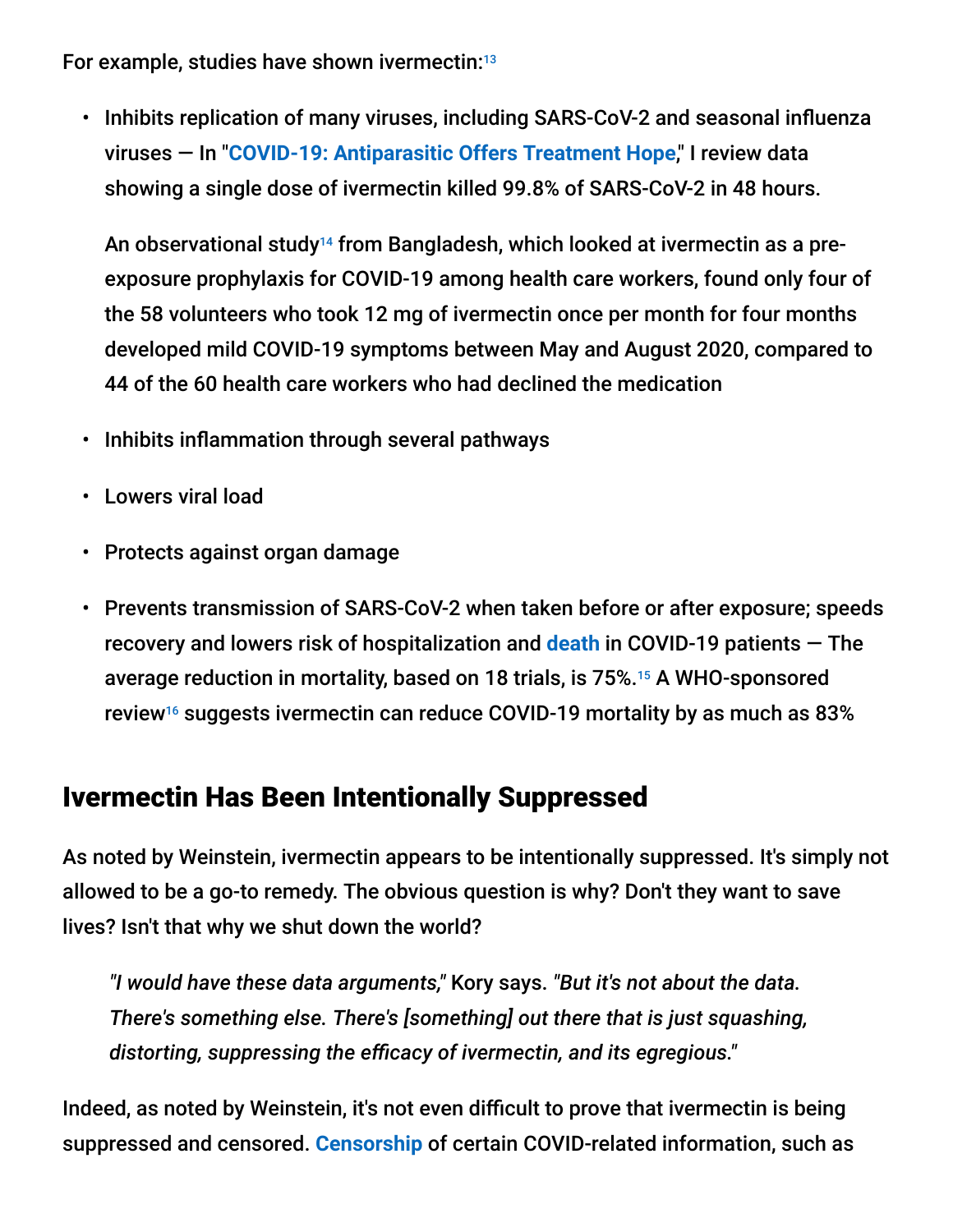ivermectin, is written into the community guidelines. You're not allowed to talk about it. If you do, your post will be censored, shadow-banned or taken down. If you persist, your entire account will be taken down.

### Mexico's Experience With Ivermectin

Another population-based experiment that demonstrates ivermectin's real-world usefulness occurred in Mexico. Kory explains:

*"Mexico did something which I think is the model for the world. I think, on a public health level, it's what every country in the world should adopt, at a minimum. They [had a] clinicians committee.*

*They actually got expert clinicians [and] they gave them a seat at the table at the public health level. It's called IMSS, Instituto Mexicano del Seguro Social. That's the agency which controls a good portion of their healthcare infrastructure, mostly outpatient, I think …*

*In December, hospitals were filling. It was a crisis almost like in India. They decided to deploy ivermectin using a test and treat strategy. Basically, anyone who appeared at the testing booths, if you tested positive, you were given ivermectin at a reasonably low dose … 12 milligrams … and only two days' worth. They got four pills [at 3 mg each].*

*And when they did that, you saw across Mexico this precipitous decline in deaths and hospitalizations. And, if you look a few months later, right now and this is publicly available data — look at the occupancy of beds in hospitals in Mexico, throughout the entire country, we're talking about 25% to 30% occupancy.*

*There's nobody in the hospitals in Mexico. They've basically decimated COVID in that country by using a test and treat strategy … Those were real public health leaders. They made a risk-benefit decision. They used their clinical judgment and expertise to have the right people at the table."*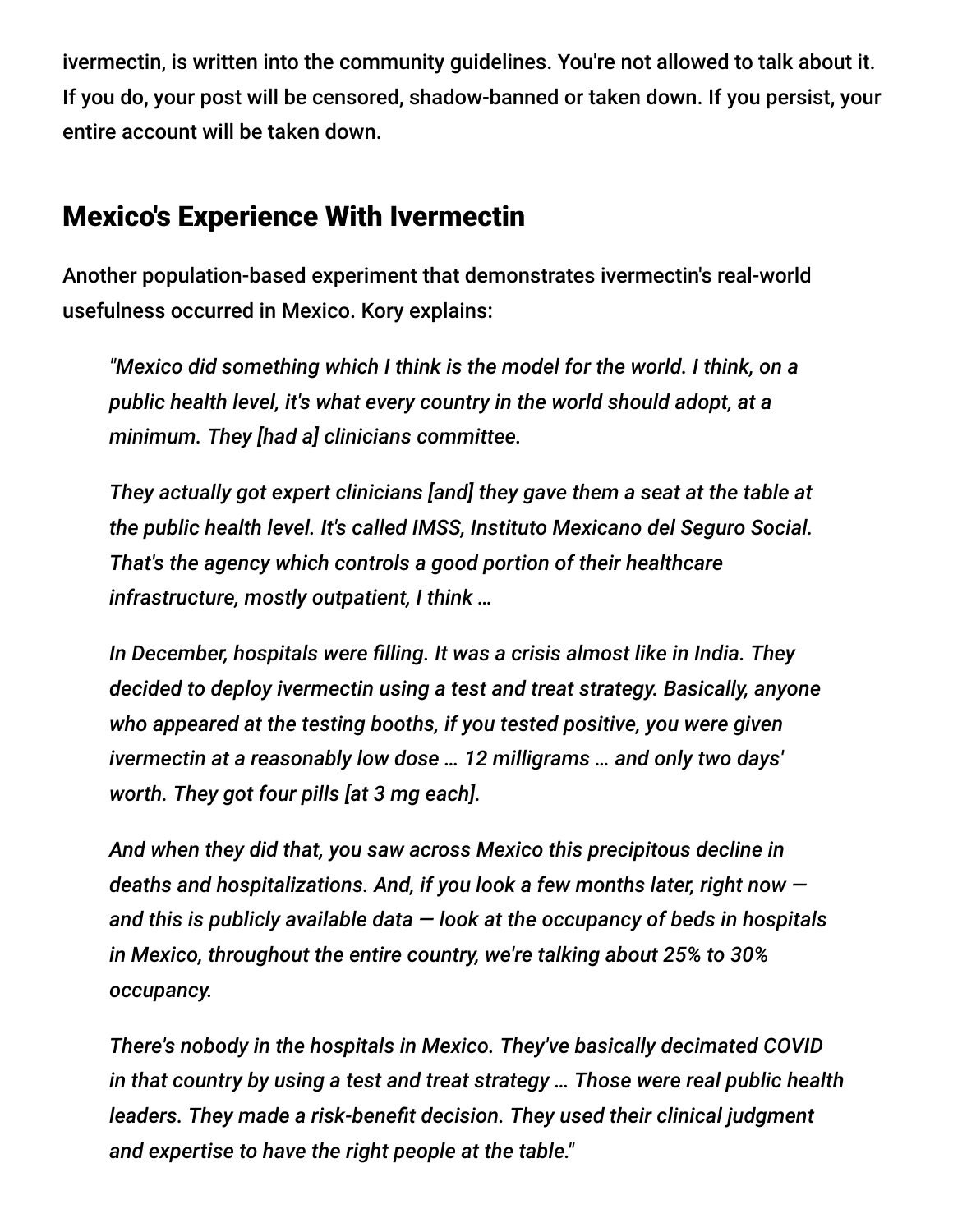As noted by Kory, the IMSS was attacked by the federal health minister, but they fought back, and laid out the evidence supporting their decision. This included studies showing a 50% to 75% reduction in hospitalizations using just that four-pill regimen.

As for the FLCCC, they recommend dosages between 0.2 mg and 0.4 mg per kilogram when taken at first signs of mild symptoms. For mild disease, they recommend continuing the drug for five days. For moderate disease, of if you start taking it late, they recommend continuing until you're recovered.

The in-hospital protocol involves higher doses. Keep in mind, however, that the FLCCC protocols include several other remedies, not just ivermectin, so be sure to review the latest guidance.<sup>17,18</sup>

Some regions in India have also used ivermectin. Kory believes the minister of Goa made some of the boldest moves in the world with regard to ivermectin, recommending all adults over the age of 18 to take ivermectin for five days, as a preventive. Uttar Pradesh also gave it out, while other states, such as Tamil Nadu, outlawed it. Here too, population-based data suggest ivermectin is tightly correlated with a decline in hospitalizations and deaths.

## Where You Can Learn More

While ivermectin certainly appears to be a useful strategy, which is why I am covering it, it is not among my primary recommendations. In terms of prevention, I believe your best bet is to optimize your vitamin D level, as your body needs **[vitamin D](https://articles.mercola.com/sites/articles/archive/2021/02/22/vitamin-d3-for-coronavirus.aspx)** for a wide variety of functions, including a healthy immune response.

What's more, although ivermectin is a relatively safe drug, it can still have side effects. Vitamin D, on the other hand, is something your body absolutely requires for optimal health, which is why I would encourage you to focus on vitamin D first.

As for early treatment, I recommend nebulized hydrogen peroxide treatment,<sup>19,20</sup> which is inexpensive, highly effective and completely harmless when you're using the low (0.04% to 0.1%) peroxide concentration recommended.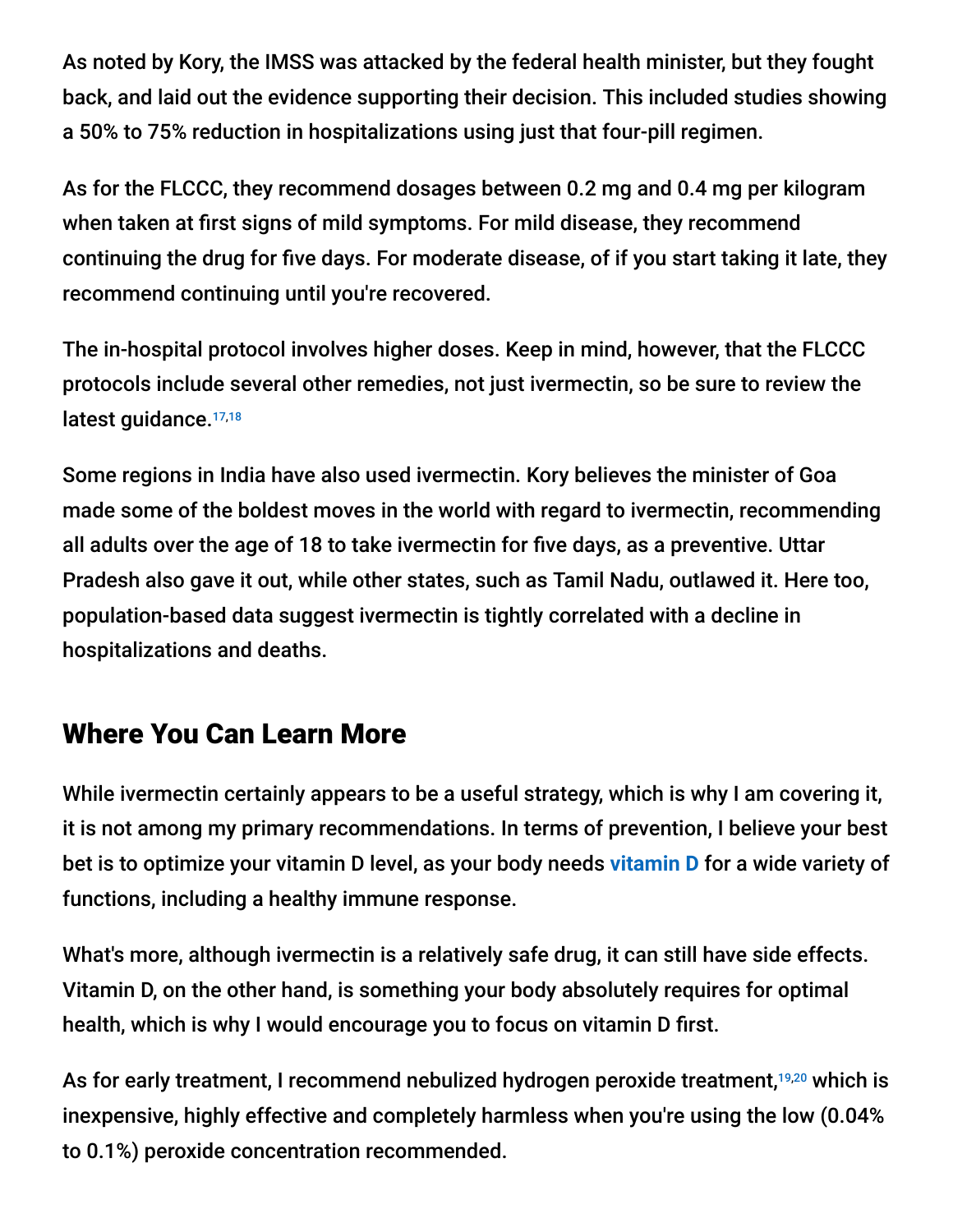All of that said, ivermectin and several other remedies certainly have a place, and it's good to know they exist and work well. On the whole, there's really no reason to remain panicked about COVID-19. If you want to learn more about ivermectin, there are several places where you can do that, including the following:

• April 24 through 25, 2021, Dr. Tess Lawrie, director of Evidence-Based Medicine Consultancy Ltd.,<sup>21</sup> hosted the first [International Ivermectin for COVID Conference](https://articles.mercola.com/sites/articles/archive/2021/05/21/ivermectin-for-covid-19.aspx) online. 22

Twelve medical experts<sup>23</sup> from around the world  $-$  including Kory  $-$  shared their knowledge, reviewing mechanism of action, protocols for prevention and treatment, including so-called long-hauler syndrome, research findings and real world data. All of the lectures, which were recorded via Zoom, can be viewed on Bird-Group.org 24

- An easy-to-read and print one-page summary of the clinical trial evidence for ivermectin can be downloaded from the FLCCC website 25
- A more comprehensive, 31-page review of trials data has been published in the journal Frontiers of Pharmacology 26
- The FLCCC website also has a helpful FAQ section where Kory and Marik answer common questions about the drug and its recommended use 27
- A listing of all ivermectin trials done to date, with links to the published studies, can be found on c19Ivermectin.com<sup>28</sup>

As noted by Lawrie during her closing address at the 2021 International Ivermectin for COVID Conference: 29

*"The story of Ivermectin has highlighted that we are at a remarkable juncture in medical history. The tools that we use to heal and our connection with our patients are being systematically undermined by relentless disinformation stemming from corporate greed.*

*The story of Ivermectin shows that we as a public have misplaced our trust in the authorities and have underestimated the extent to which money and power*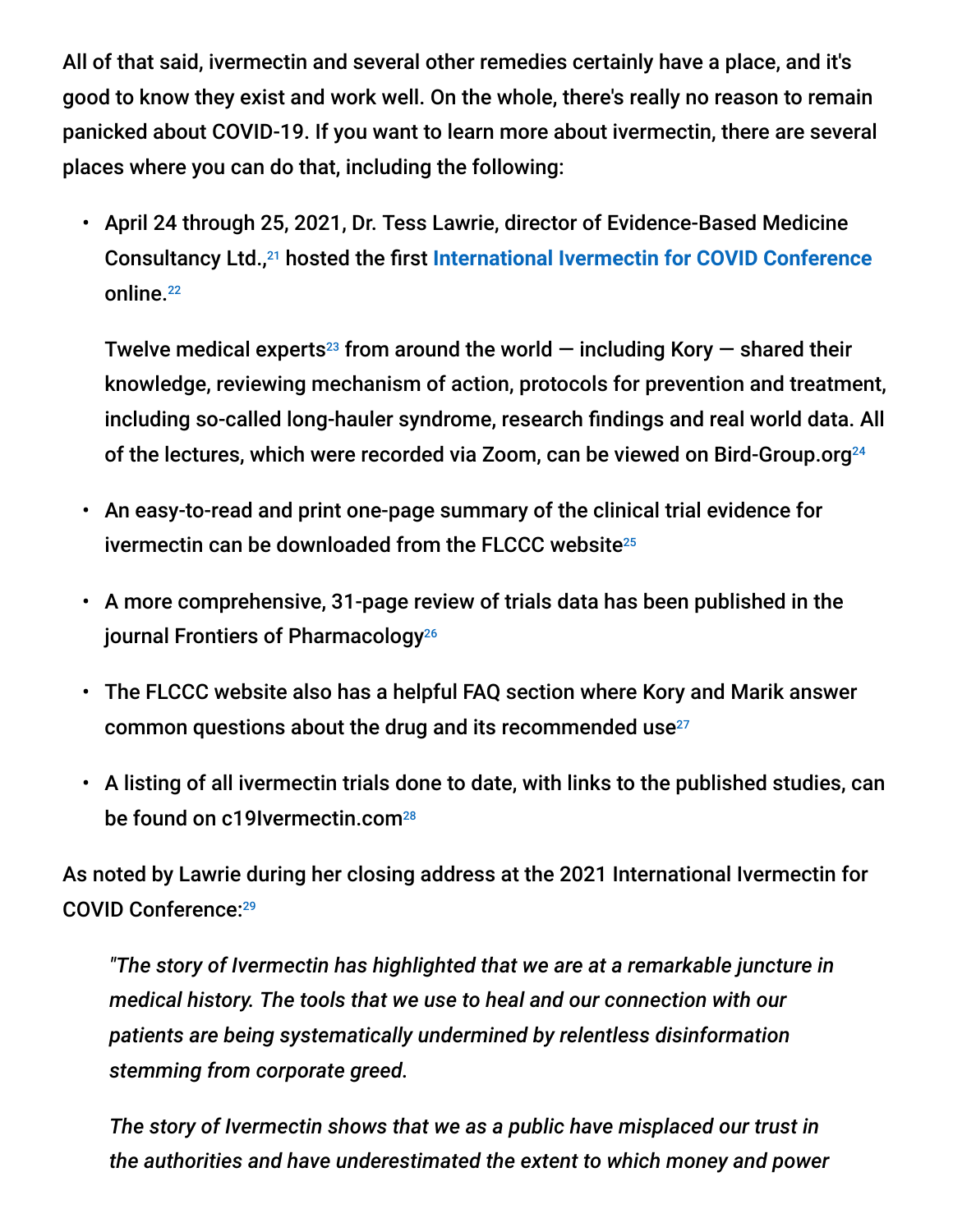*corrupts.*

*Had Ivermectin being employed in 2020 when medical colleagues around the world first alerted the authorities to its efficacy, millions of lives could have been saved, and the pandemic with all its associated suffering and loss brought to a rapid and timely end …*

*With politicians and other nonmedical individuals dictating to us what we are allowed to prescribe to the ill, we as doctors, have been put in a position such that our ability to uphold the Hippocratic oath is under attack.*

*At this fateful juncture, we must therefore choose, will we continue to be held ransom by corrupt organizations, health authorities, Big Pharma, and billionaire sociopaths, or will we do our moral and professional duty to do no harm and always do the best for those in our care?*

*The latter includes urgently reaching out to colleagues around the world to discuss which of our tried and tested safe older medicines can be used against COVID."*

#### **Sources and References**

- <sup>1, 2</sup> [FLCCC Alliance](https://covid19criticalcare.com/about/the-flccc-physicians/)
- 3, 5, 17 [FLCCC Alliance I-MASK+ Protocol](https://covid19criticalcare.com/i-mask-prophylaxis-treatment-protocol/i-mask-protocol-translations/)
- 4, 6, 18 [FLCCC MATH+ Hospital Protocol](https://covid19criticalcare.com/math-hospital-treatment/pdf-translations/)
- $^7$  [Journal of Intensive Care Medicine December 15, 2020 DOI: 10.1177/0885066620973585](https://journals.sagepub.com/doi/10.1177/0885066620973585)
- <sup>8, 11</sup> [FLCCC December 8, 2020](https://covid19criticalcare.com/)
- <sup>9</sup> [Medpage Today January 6, 2021](https://www.medpagetoday.com/infectiousdisease/covid19/90552)
- <sup>10</sup> [Newswise December 8, 2020](https://www.newswise.com/coronavirus/dr-pierre-kory-president-of-the-flccc-alliance-testifies-before-senate-committee-on-homeland-security-and-governmental-affairs-looking-into-early-outpatient-covid-19-treatment)
- $\bullet$ <sup>12, 15</sup> [FLCCC January 7, 2021 Press Release \(PDF\)](https://covid19criticalcare.com/wp-content/uploads/2021/01/FLCCC-PressRelease-NIH-C19-Panel-FollowUp-Jan7-2021.pdf)
- <sup>13, 25</sup> [FLCCC Summary of Clinical Trials Evidence for Ivermectin in COVID-19 \(PDF\)](https://covid19criticalcare.com/wp-content/uploads/2020/12/One-Page-Summary-of-the-Clinical-Trials-Evidence-for-Ivermectin-in-COVID-19.pdf)
- <sup>14</sup> [European Journal of Medical & Health Sciences 2020; 2\(6\)](https://www.ejmed.org/index.php/ejmed/article/view/599)  $\bullet$
- <sup>16</sup> [Swiss Policy Research December 31, 2020](https://swprs.org/who-preliminary-review-confirms-ivermectin-effectiveness/)  $\bullet$
- <sup>19</sup> [Science, Public Health Policy, and the Law July 2020; 2: 4-22 \(PDF\)](http://www.kaarid.ca/uploads/1/2/6/7/12670943/oral_vitamin_a_c_d.pdf)  $\bullet$
- <sup>20</sup> [A Holistic Approach to Viruses by Dr. Brownstein](https://cube-blackbird-rjba.squarespace.com/shop/p/a-holistic-approach-to-viruses)  $\bullet$
- <sup>21</sup> [Evidence-Based Medicine Consultancy Ltd.](https://www.e-bmc.co.uk/)  $\bullet$
- <sup>22</sup> [Ivermectin for COVID Conference](https://bird-group.org/conference-programme/)
- <sup>23</sup> [Ivermectin for COVID Conference Speakers List](https://bird-group.org/conference-programme/)